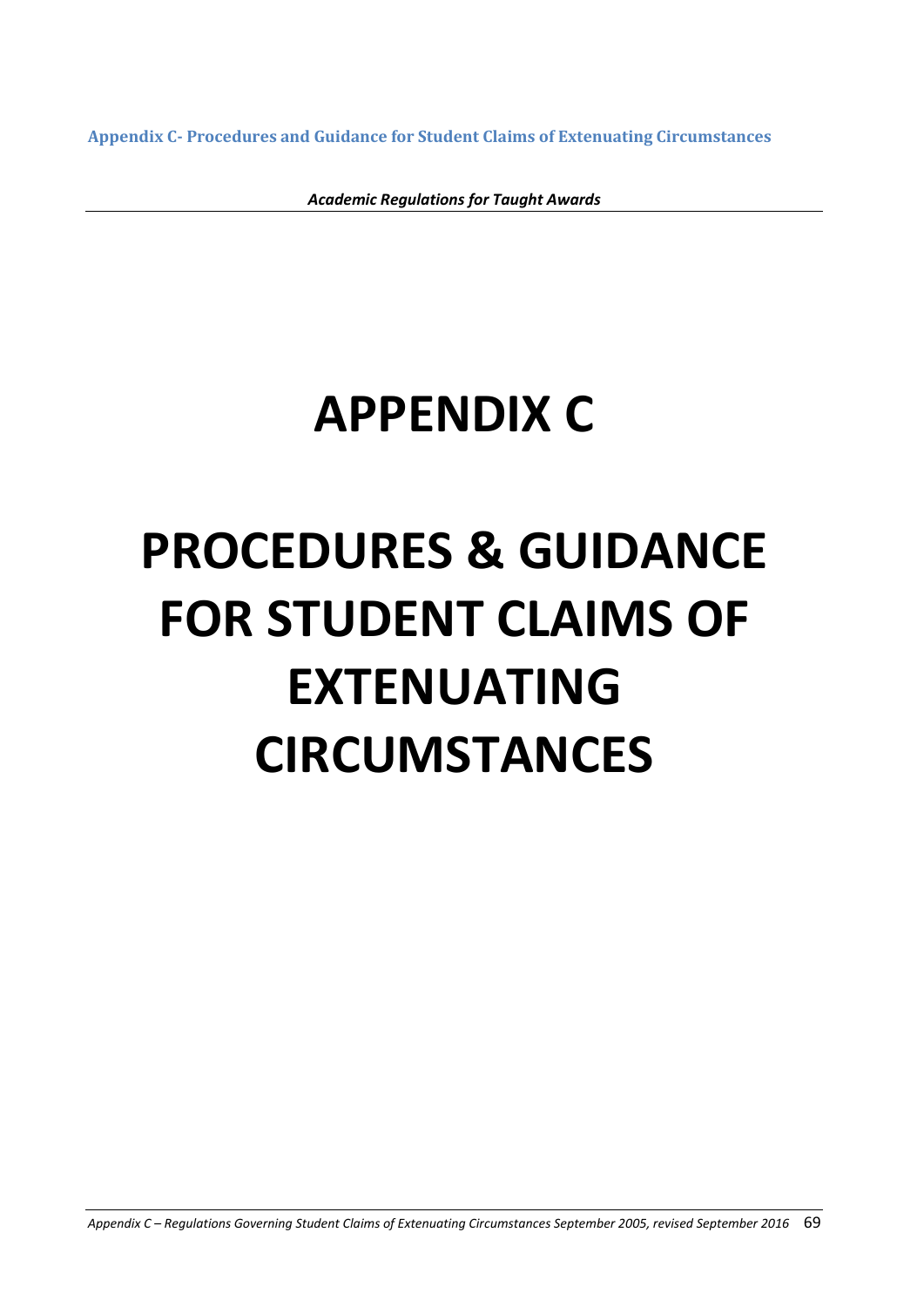**Regulations governing student claims of extenuating circumstances affecting formal assessment/examination with effect from 1 September 2005, revised September 2015**

- i. **Statement of University Principles**
- ii. **Definition and nature of extenuating circumstances**
- iii. **Evidence in support of claims of extenuating circumstances**
- iv. **Procedures for dealing with claims of extenuating circumstances**

# **1. STATEMENT OF UNIVERSITY PRINCIPLES**

This statement replaces all earlier statements of policy and procedure on extenuating circumstances.

- 1.1 The fundamental principle underlying the work of the University of Greenwich is that the Degrees, Diplomas, Certificates and other academic awards conferred by the University should be consistent and comparable in standard with awards granted and conferred throughout higher education in the United Kingdom. The University has a duty to maintain the standard of its awards, so that employers, professional bodies, other educational institutions and outside agencies can have confidence in the level of achievement that those awards represent.
- 1.2 At the same time the University has a duty to each individual student to ensure that assessments are conducted fairly, and that each student has the opportunity to demonstrate her/his true level of academic performance.
- 1.3 Recognising that students may sometimes suffer serious illness or other problems which are outside their control and which may prevent them from showing their real level of performance, the University has a system whereby students who have been affected by such problems can put forward extenuating claims for consideration.
- 1.4 **It is important that students understand what kinds of circumstances could be treated as extenuating circumstances, and that problems arising from their own negligence or inability to organise their time, will not be considered.**
- 1.5 Most students experience a certain amount of stress at periods of formal assessment. It is expected that individuals studying in higher education will develop the ability to deal with this and to produce satisfactory work whilst meeting deadlines. "Examination stress" or stress in a practice placement, shall not in and of itself be considered as an extenuating circumstance.
- 1.6 Students should also know that even if their extenuating circumstances are deemed acceptable and relevant to the assessment they have failed, or not submitted, **this may not excuse them from completing formal assessment** if requested by the Progression and Award Board**.** They may still have to undertake assessment to demonstrate that they have achieved the required learning outcomes in order to pass that stage of their programme or qualify for the final award at a point in time when the extenuating circumstances no longer affect the student's performance. Nor will an extenuating circumstances claim necessarily affect the academic judgement of Progression and Award Boards.
- 1.7 Claims for extenuating circumstances should be made at the time of the unforeseen circumstances and **not retrospectively**.
- 1.8 Coursework submitted up to ten working days after the official submission deadline set by the Course Leader will be accepted and marked and, if it meets the criteria for a 'pass', the mark will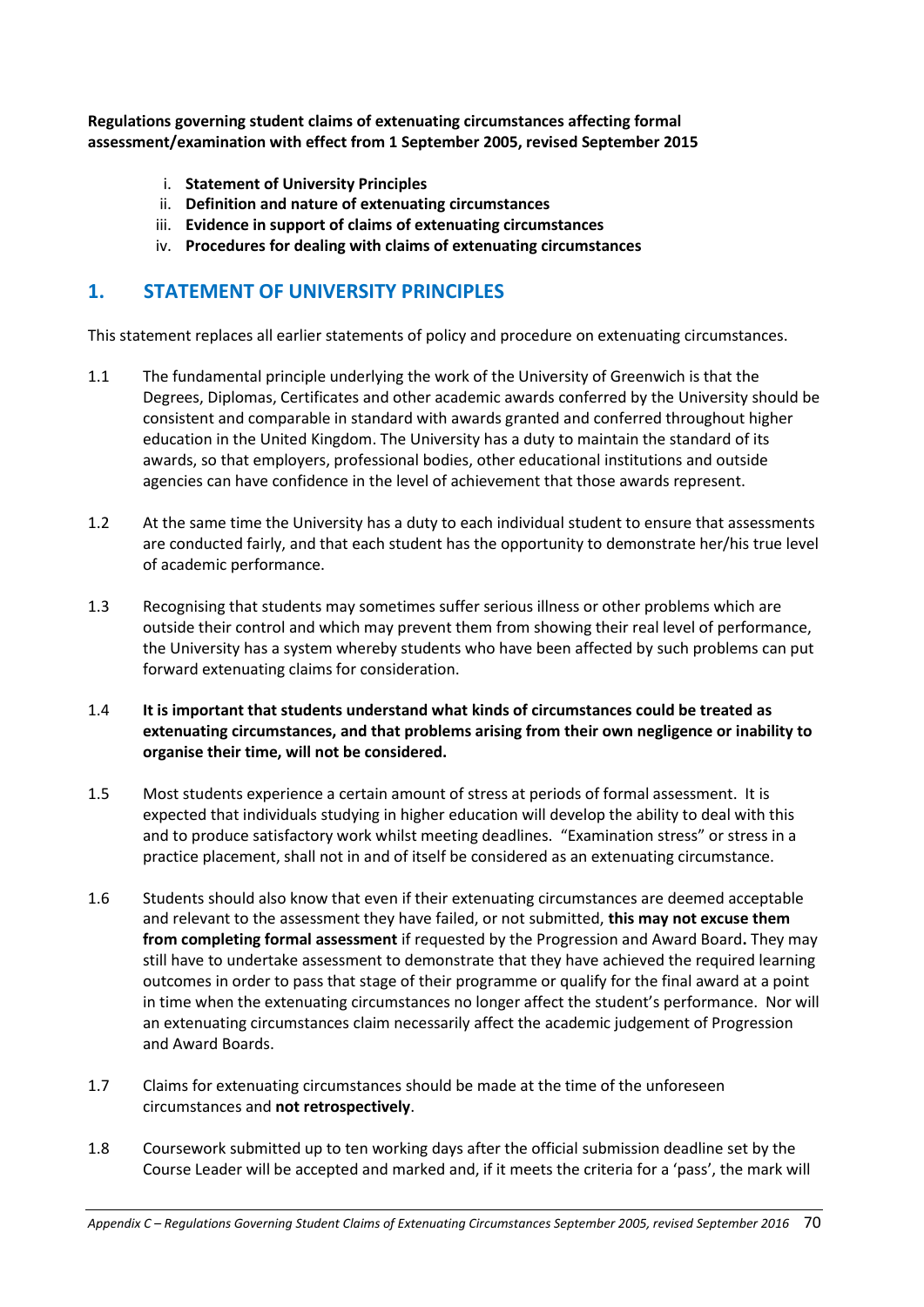be capped at 40% (50% for postgraduate programmes). Where coursework is submitted up to ten working days of the set deadline and an Extenuation Panel has accepted as valid the reason for the late submission no capping will be imposed on the coursework mark (see Section 5: Extenuation Panel). Coursework will not be marked if received later than ten working days after the set deadline for submission and, in such circumstances, a non-submission will be recorded against this item of assessment.

1.9 Timing of claims:

**.** 

- a) Claims relating to impaired performance of coursework may be made **up to 4 weeks before the assessment is due or at the time of the assessment being due**, but not retrospectively. This includes work affected by extenuation which is handed in by submission deadlines AND also work submitted within 10 working days of the submission deadline.
- b) Claims relating to circumstances resulting in a need for up to 10 extra working days to submit should be made at the **time the assessment is due** and not retrospectively.
- c) Claims relating to the non-attendance of examinations must be made within 5 working days from the date of the missed examination.
- 1.10 It is possible, and encouraged, that students should opt to submit or participate in assessment by the original date, even if extenuation has been approved. However, in all cases the grade awarded will be entered into the student's transcript. Where the assessment has been passed but the grades reflect "below expectation" levels of performance because of the extenuation, a further opportunity to undertake a 'deferral in stage' or 'deferred repeat' to improve upon impaired performance may be given at the discretion of the Progression and Award Board.
- 1.11 Claims relating to multiple assessments/examinations affected, which can be covered by the same extenuating circumstance should be detailed on a single claim form. Or, where appropriate to ensure the student makes timely applications, multiple forms may be submitted.

# **2. DEFINITION OF EXTENUATING CIRCUMSTANCES**

- 2.1 Extenuating circumstances are normally defined as circumstances which are unexpected, significantly disruptive and beyond a student's control, and which may have affected his/her performance.
- 2.2 A student might wish to claim that extenuating circumstances have contributed materially or significantly to poor performance in any formally assessed work, absence from examination or other assessment event, or failure in examination or other assessed work. Prior consultation with the Programme Leader or Personal tutor is advisable. A student might wish to claim that extenuating circumstances have contributed to a failure to submit work within published deadlines.
- 2.3 It is the responsibility of any students with a **long-term condition or problem** which may affect her/his study and assessment, to seek advice as early as possible and use the support services available through the University<sup>5\*</sup>, to ensure that they can study and undergo formal assessment in the way which meets their special needs but still allows them to demonstrate their real academic ability. (See Examination & Assessment Regulations for Students with Disabilities, Specific Learning Difficulties and Long-Term Medical Conditions, April 2012). Advice and help are

<sup>5</sup> University students studying at Partner organisations should use the support services available in situ.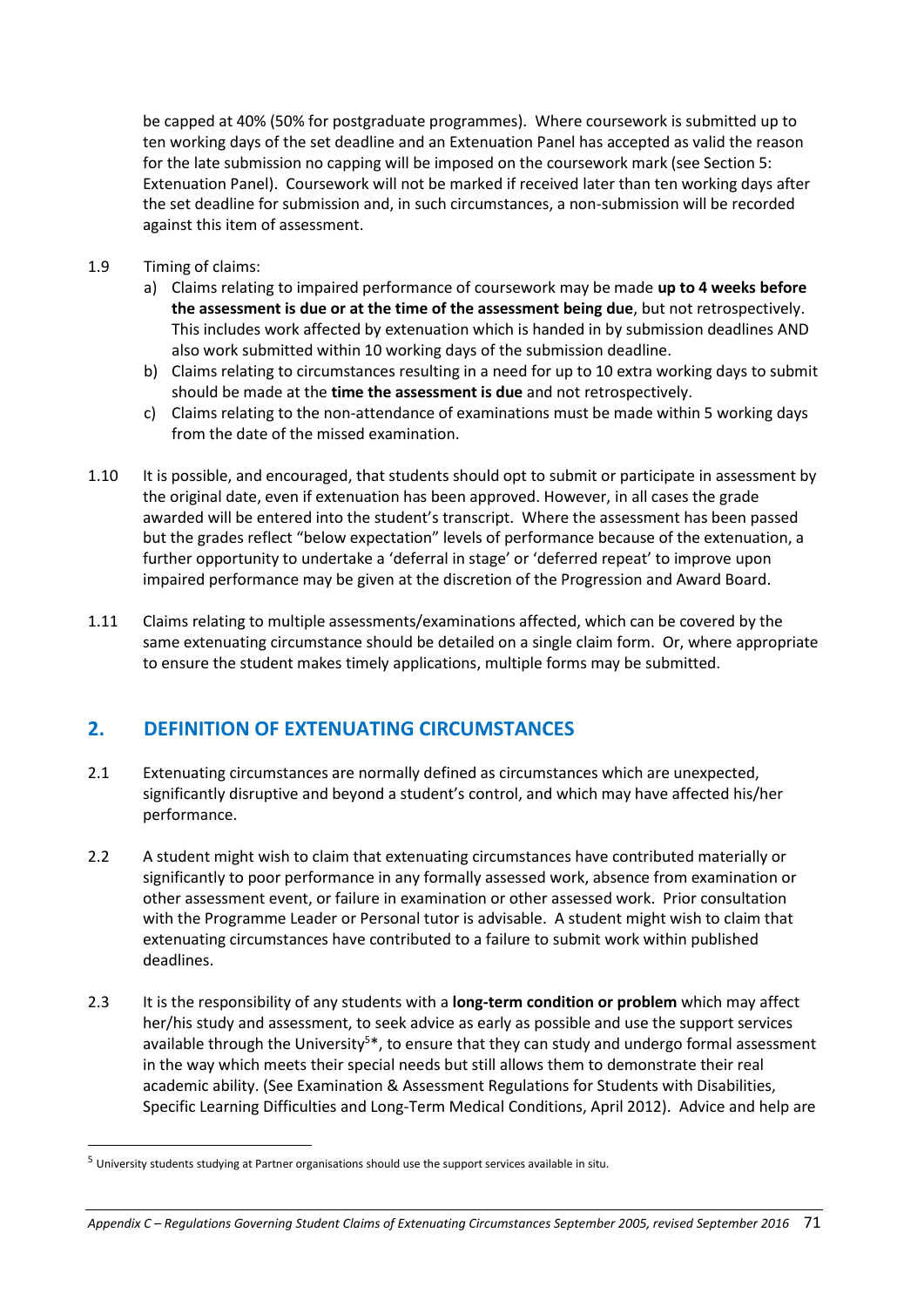readily available through the Students' Union and Student Centre. Prior consultation with the Programme Leader or Personal Tutor is also advisable.

- 2.4 When submitting claims for extenuation a student will need to demonstrate that the circumstances claimed had affected her/him **at the time** of a formal assessment or in **the period immediately leading up** to an assessment. A long term condition or problem will not be treated as extenuating circumstances, unless it can be shown that the condition or problem was exacerbated by circumstances occurring during or close to the assessment period.
- 2.5 Valid extenuating circumstances would normally fall into the categories:
	- a) Illness or serious accident at the time of an assessment or in the period leading up to a formal assessment;
	- b) Severe emotional or mental stress at the time of an assessment or immediately before an assessment, for example through bereavement, social, matrimonial or family problems, experience of assault, robbery or other traumatic event, eviction/homelessness in unavoidable circumstances, unavoidable involvement in legal proceedings;
	- c) Other factors totally outside the student's control; e.g. for part time students, unforeseen and essential work commitments; for students undertaking practice-based assignments, unforeseen decisions taken by the company or practice which prevent them from completing their assignment; (in both these circumstances a letter from the employer **must** be supplied). IT problems which are the responsibility of the University such as total system failure over a prolonged period.
- 2.6 It is expected that students will take reasonable steps to avoid foreseeable problems, such as loss of computer records (by backing up work regularly) or transport disruption (by planning alternative routes where possible).

# **3. EVIDENCE IN SUPPORT OF CLAIMS OF EXTENUATING CIRCUMSTANCES**

- 3.1 Claims of extenuating circumstances must be submitted on the University's pro forma and must be supported by relevant objective evidence. Evidence must be in the form of an original document (not a photocopy) written and signed by an appropriate third party, giving details of the circumstances with dates and if possible stating how the student's assessment has been affected. The third party should be a person who knows the student in a professional capacity and can give a first-hand account of the circumstances. Letters from family members are not normally acceptable, nor from fellow students (unless such corroboration is the only relevant evidence). **Submissions of extenuating circumstances will not be valid without independent evidence. Extenuation Panels will deem such claims to be invalid or request evidence before further consideration.**
- 3.2 It is recognised that the submission of such evidence may be related to sensitive and distressing circumstances. Students seeking guidance can do so through Student Centre or through the Students' Union Advice Service – www.suug.co.uk/welfare (Students in Partner organisations should seek guidance through their own Student Centre or counselling departments) and will be given as much assistance as possible. **Confidentiality will be preserved**. If the particular circumstances are so severe that the student would not want the information to be seen by anyone, then the Counsellor can write to the Chair of the Extenuation Panel(s) direct on behalf of the student outlining the circumstances and their findings following consultation over a period of time. The Counsellor will need to see any documentary evidence supplied by the student in order to be able to confirm that the facts have been verified.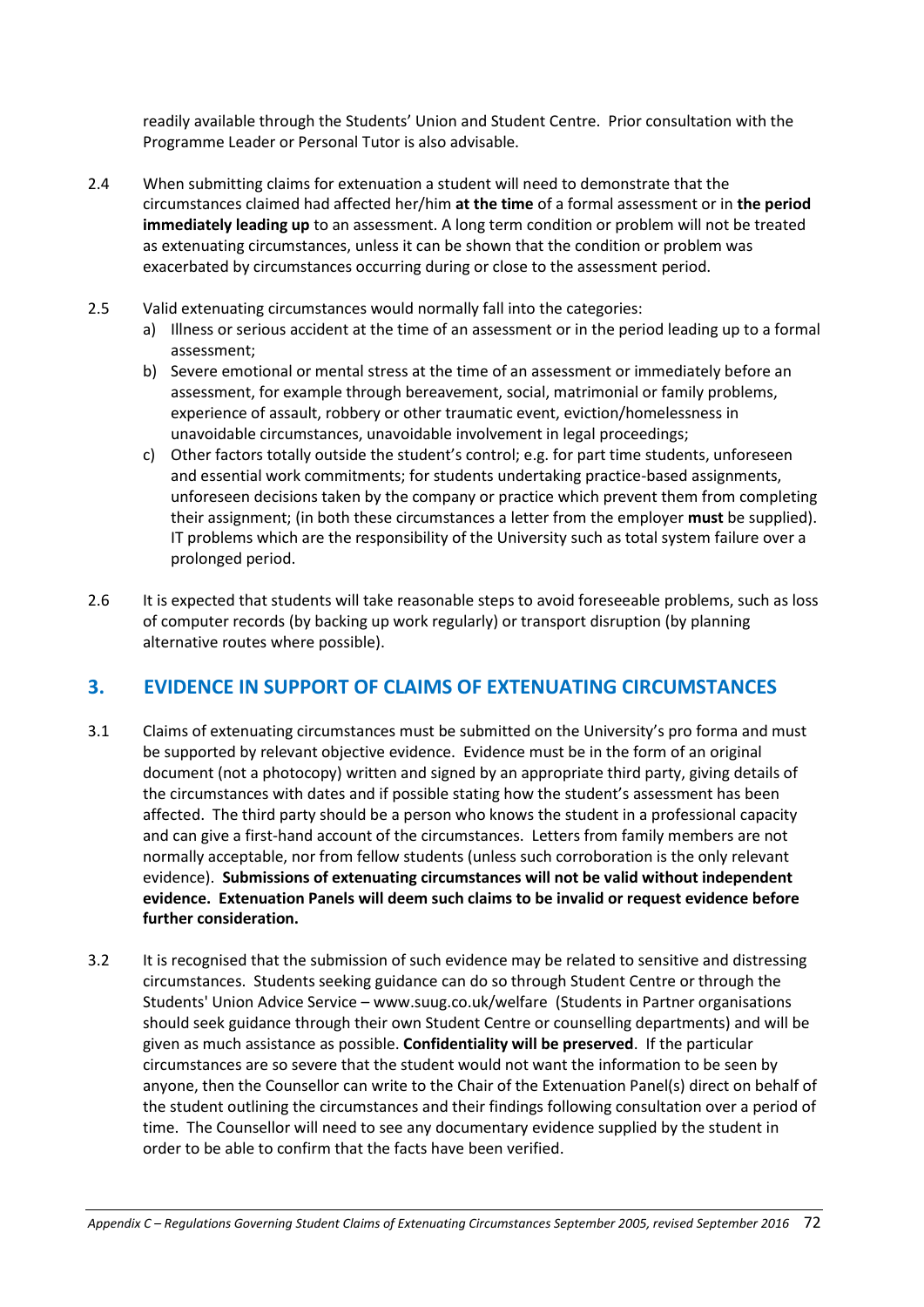- 3.3 Acceptable evidence to be submitted with an extenuation claim would include:
	- **-** A medical certificate issued **at the time of the illness**, specifying the nature of the illness and the dates affected. To be accepted, the medical certificate must be specific and confirm that this is the doctor's own diagnosis. It is not sufficient for the doctor to write a letter stating that the student saw her/him and claimed to be suffering from stress etc.;
	- **-** a letter from an independent counsellor or psychiatrist;
	- **-** a letter from the Student Services Counselling Service or the Students' Union Advice Service;
	- **-** a written statement from the student's personal tutor;
	- **-** a solicitor's letter indicating the nature and dates of legal proceedings; summons to attend court; report from a police officer;
	- **-** letter from a transport official confirming serious and unforeseen disruption to transport;
	- **-** Death certificate (e.g. of a close relative).
- 3.4 **Claims of extenuating circumstances without independent evidence will not be considered unless the circumstances are exceptional**.

# **4. PROCEDURE FOR SUBMITTING EXTENUATING CIRCUMSTANCES**

- 4.1 Procedures, including the role of an invigilator, to be followed if a student falls ill during an examination are detailed in the Regulations Governing the Conduct of Examinations: http://www2.gre.ac.uk/current-students/regs/?a=577225
- 4.2 Claims of extenuating circumstances must be submitted on the University's extenuating circumstances claim form, with independent evidence as described above. Copies can be obtained from the Faculties or partners, Student Centres and the Students' Union. Submission methods (often electronic) shall be as stipulated by the Faculty, or submission can be made directly to the Student Centres (in such cases, for receipt purposes the student number and programme, and date of submission should be recorded on an envelope **and marked 'extenuating circumstances'**).
- 4.3 Claims may also be sent by Recorded Delivery to the appropriate **Student Centre or Faculty/Departmental Reception.** Where claims are submitted by Recorded Delivery a stamped self-addressed envelope must be provided so that a receipt can be issued. No complaint relating to extenuating circumstances can be considered unless the claim has been receipted.
- 4.4 For students studying University awards at Partner organisations, extenuating circumstances forms are available from their Programme Leader. **The Programme Leader will ensure that completed documentation is returned to the appropriate University Student Centre or Faculty. Partner organisation students will be advised of the correct procedure by the Programme Leader.**

# **5. EXTENUATION PANELS**

5.1 The records of the Extenuation Panel will be taken into consideration by the Progression and Award Board when reaching a decision for individual candidates.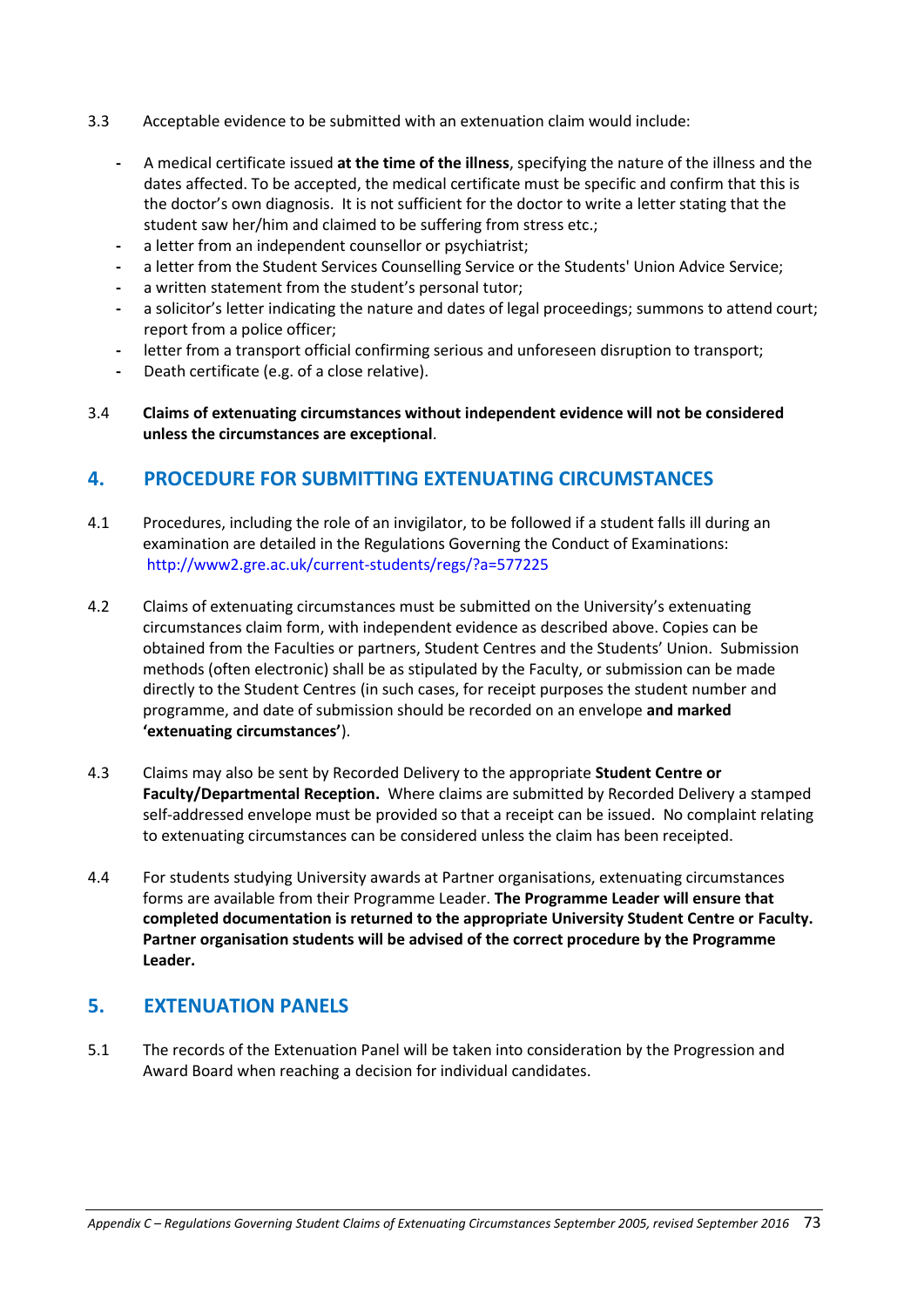# **EXTENUATING CIRCUMSTANCES CLAIM FORM**

# **1. Your details.**

*All sections of this form must be completed in full. Please type or print clearly*

| Your Banner ID (A nine digit number)               |                      |
|----------------------------------------------------|----------------------|
| Your Full Name                                     |                      |
| <b>Contact Details</b>                             |                      |
| (Note: we will normally use your University Email) |                      |
| Your Programme of Study                            |                      |
| Your Faculty or Department/ or the Partner at      |                      |
| which you study                                    |                      |
| Level or Year/Stage of Study                       | Mode: FT/PT/DL/Other |

# **2. Summary of the circumstances**

*a) Please tick the box(es) that most accurately summarise your circumstances:*

| Medical (new)                     | Medical (ongoing: worsened) |  | Work (part-time and      |  |
|-----------------------------------|-----------------------------|--|--------------------------|--|
| Bereavement                       | Accident                    |  | placement students only) |  |
| Harassment or Assault             | Organisational              |  | Unexpected personal or   |  |
| <b>Jury Service</b>               | maladministration           |  | family difficulties      |  |
|                                   |                             |  |                          |  |
| Other situation (explain in       |                             |  |                          |  |
| the box alongside $\rightarrow$ ) |                             |  |                          |  |
|                                   |                             |  |                          |  |

*b) Please indicate the duration of the circumstances:* From:  $\vert$  To:

## **3. Documentary evidence:**

*Please tick the box(es) to show what form of evidence you have submitted with this form. Claims submitted without evidence will NOT be considered by Extenuation Panels*

| Doctor's certificate              | <b>Hospital Letter</b>     | Employer Letter (PT &       |
|-----------------------------------|----------------------------|-----------------------------|
| Police Report                     | Death Certificate          | placement students only)    |
| <b>Court Papers</b>               | <b>Counsellor's Letter</b> | Letter from a Public Sector |
| Lawyer's Letter                   | <b>Jury Summons</b>        | Agency                      |
|                                   |                            |                             |
| Other situation (explain in       |                            |                             |
| the box alongside $\rightarrow$ ) |                            |                             |

#### **4. University staff informed** (with whom you have discussed your circumstances)

| <b>Name</b> | Role (i.e. job title) |
|-------------|-----------------------|
|             |                       |
|             |                       |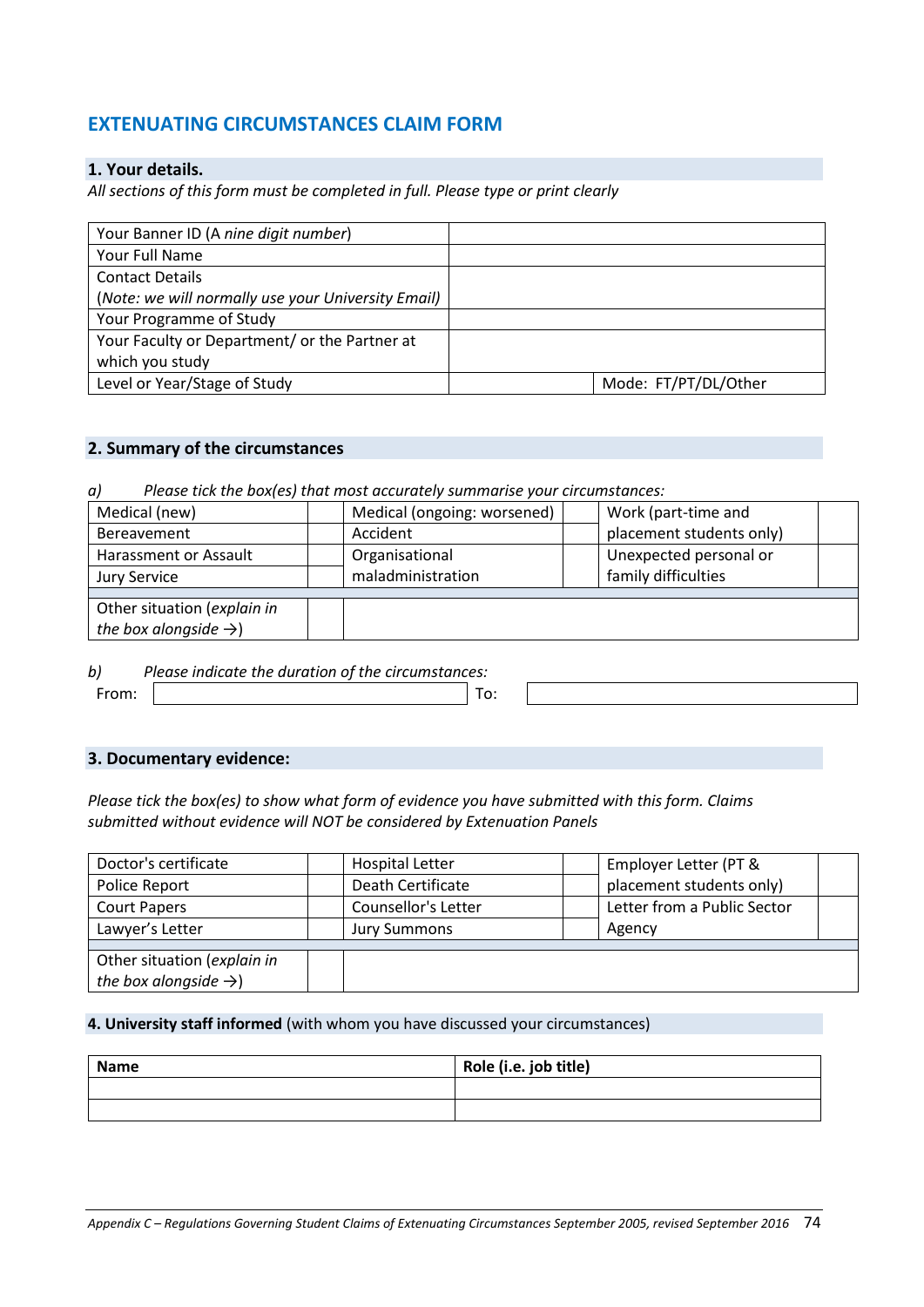# **5. Formal Assessments Affected**

*Please give the details of the item of assessment this claim is for (see example below for guidance):*

| <b>Course</b><br>Code<br>eg INDU<br>1106 | <b>Course Title</b><br>eg Management Skills 1 | Assessment<br><b>CRN</b> (if known)<br>eg 25827 | Type or Title of<br>Assessment<br>eg Case Study | Due Date or<br>Assessment<br>Date of Item | Have you already<br>submitted or<br>been assessed<br>for this item? (say<br>"Yes" or "No") | You must select either a) or b) below:                                                                                            |                                                                                         |  |
|------------------------------------------|-----------------------------------------------|-------------------------------------------------|-------------------------------------------------|-------------------------------------------|--------------------------------------------------------------------------------------------|-----------------------------------------------------------------------------------------------------------------------------------|-----------------------------------------------------------------------------------------|--|
|                                          |                                               |                                                 |                                                 |                                           |                                                                                            | a) An extra 10 working<br>days after a deadline to<br>submit (coursework<br>only) (say "Yes" or "No" or<br>N/A if not coursework) | b) An<br>acknowledgement of<br>missed or impaired<br>performance (Say "Yes"<br>or "No") |  |
|                                          |                                               |                                                 |                                                 |                                           |                                                                                            |                                                                                                                                   |                                                                                         |  |
|                                          |                                               |                                                 |                                                 |                                           |                                                                                            |                                                                                                                                   |                                                                                         |  |
|                                          |                                               |                                                 |                                                 |                                           |                                                                                            |                                                                                                                                   |                                                                                         |  |
|                                          |                                               |                                                 |                                                 |                                           |                                                                                            |                                                                                                                                   |                                                                                         |  |

#### *For example – From a Banner transcript on the portal*

| <b>CRN</b> | <b>Title</b>                                                |     |   | Credit Level Weight Type |        |
|------------|-------------------------------------------------------------|-----|---|--------------------------|--------|
|            | 12714 Management Skills 1: Managing the Individual and Team | 15. | 4 | 100                      | Master |
|            | 2582D  (INDU 1106 Case Study)                               |     |   | 50                       | Assess |
| 25826      | INDU 1106 E-Journal Log                                     |     |   | 50                       | Assess |
|            |                                                             |     |   |                          |        |

#### **6. Details of the extenuating circumstances**

*Please briefly describe the situation and how this has adversely affected your assessment or performance (remember that the Panel is assessing whether the situation is i) evidenced, ii) unexpected and unavoidable, iii) there was an impact upon your performance and iv) the negative impact was unable to be controlled). [If you are typing the box will expand – if you are handwriting these comments please include an extra sheet as needed.]*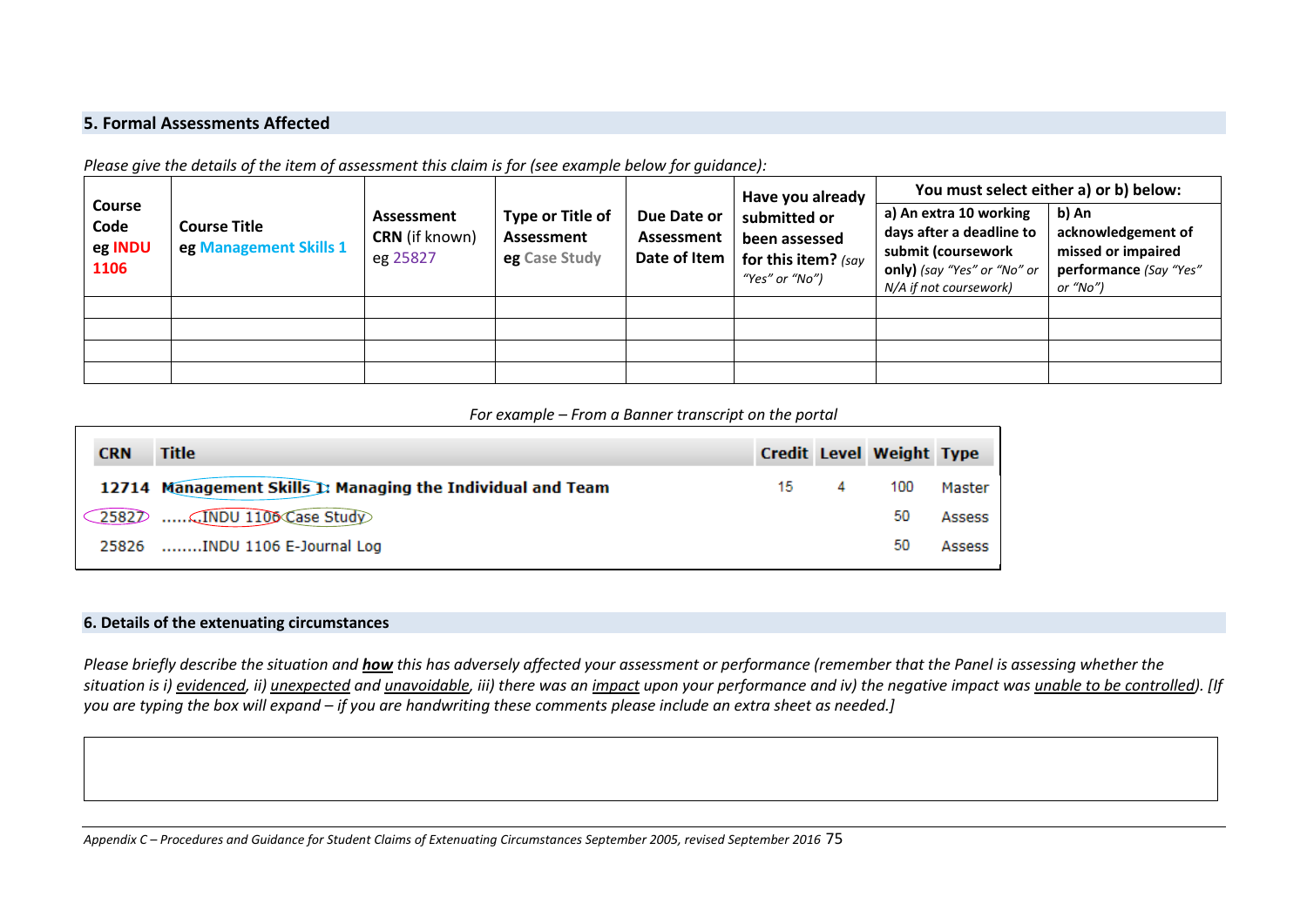#### **7. University Data Protection Policy**

The Data Protection Act 1998 requires the University to observe legal provisions designed to safeguard both data subjects' rights (students' rights) and the data relating to them. The Act requires that we inform you of what personal data is acquired and the purposes for which it is acquired. By signing this form you will be giving the University permission to collect, hold and process additional personal data relating to you for evaluation of your extenuating circumstances.

Signing this declaration does not compromise any rights you enjoy under the Data Protection Act 1998 nor any other legislation relating to personal privacy and data storage. Should the University need to collect and process additional sensitive data your explicit consent will be sought. Further information can be obtained from the University's Data Protection Policy statement and the Data Protection Code of Practice.

#### **Declaration to be signed by student**

I have read and understood the statement and agree to the University collecting, holding and processing my personal data for the purposes described. I declare that the information given in this extenuating circumstances form and the accompanying papers is accurate and that I would be willing, if required, to answer further questions related to it.

| Signed or affirmed |  |
|--------------------|--|
| Date:              |  |
|                    |  |

# **8. How to submit this form**

*Please check your student handbook or programme website, or with your Faculty/departmental reception, for details of where and how to submit your claim.*

*Most forms are to be submitted electronically, or handed in to your Faculty reception or submitted to a campus Student Centre. Or if you wish to post the form you must use the recorded delivery service.*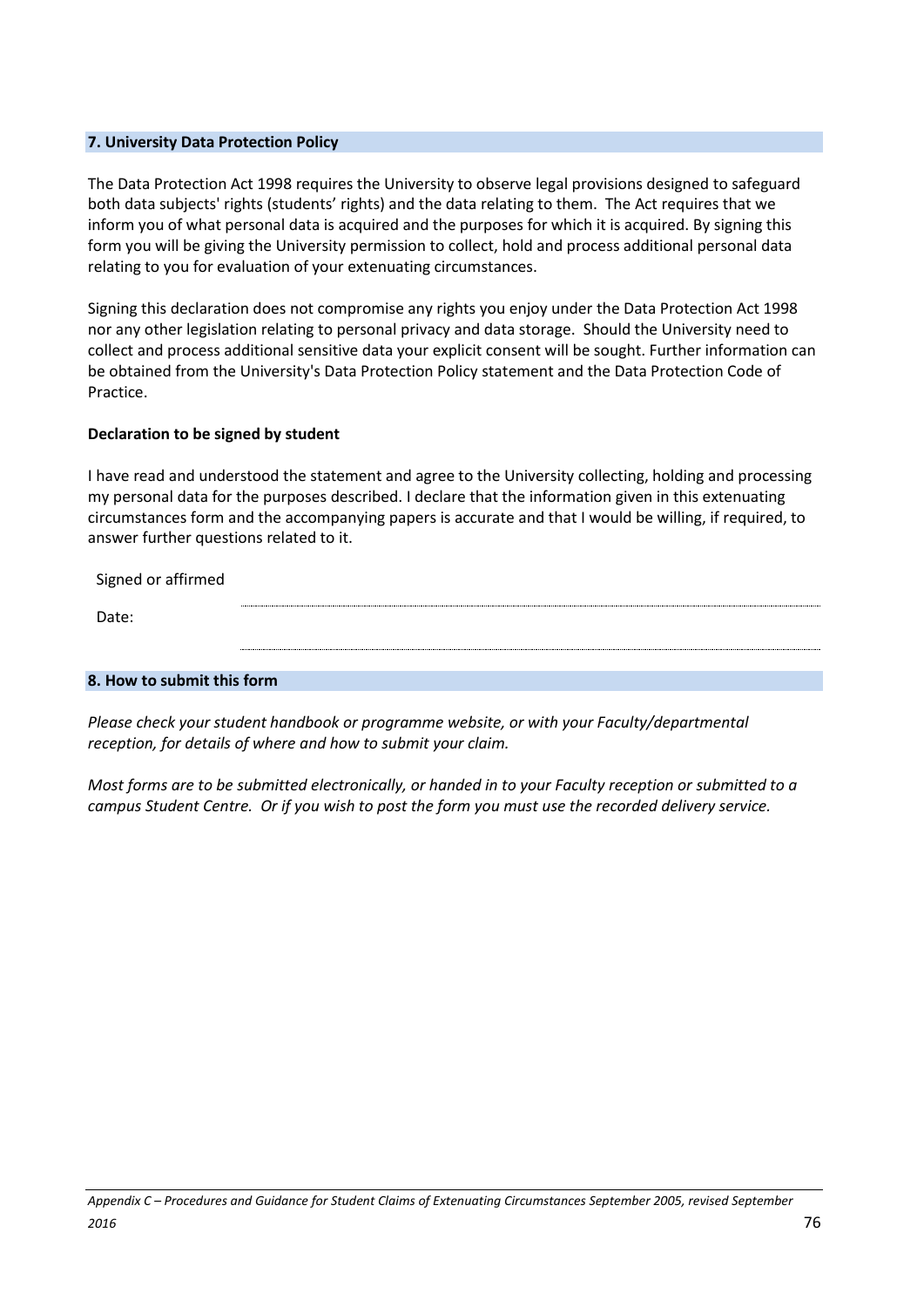# **STUDENT GUIDANCE**

# **WHAT IS EXTENUATION?**

Extenuating Circumstances are circumstances which

- impair your performance in assessment or reassessment, or
- prevent you from attending for assessment or reassessment, or
- prevent you from submitting assessed or reassessed work by the scheduled date

Such circumstances **rarely occur** and would normally be

- **unforeseeable** in that you could have no prior knowledge of the event concerned, and
- **unpreventable**  in that you could do nothing reasonably in your power to prevent such an event, and
- expected to have a **serious impact** on performance

# **Students are** *expected to make reasonable plans to take into account circumstances even those which, on occasion, may have been unforeseeable and unpreventable.*

For example, students commonly taking a route to the campus which experiences severe traffic delays would be expected to leave earlier or plan to take an alternative route on the morning of an examination. Another example would be a carer for a dependent who on occasion has not attended college because the dependent developed a minor illness. The student would have been expected to make contingency plans for alternative care just in case this happened on the day of an examination. The onus is on students to manage their life so that these types of occurrences can be handled if they arise.

#### *What is meant by a serious impact on performance?*

Many things may have an impact on performance – a poor night's sleep, a minor illness (such as a cough or cold), a minor injury, financial worries etc. These will often impact on performance but would **not be expected to have a serious impact** and so would **not** be acceptable as extenuating circumstances.

#### **WHAT DOES NOT CONSTITUTE EXTENUATION?**

- *Minor illnesses - even if covered by medical certificates*. As stated above these may have some impact but not a serious impact and so would not be regarded as extenuating circumstances.
- *Computer failure of your equipment or storage media.* Students are expected to take proper precautions and make back up copies of data which are accessible (not in a friend's house which becomes inaccessible). There are always other computers to work on.
- *Inadequate planning, organisation or time management.*
- *Computer failure of University equipment or storage media (where failure is less than a continuous 24 hours).* Network failures do happen and work should be planned to be finished before 'the last minute'. For instance students relying on finishing work within 24 hours of a deadline (e.g. printing your work off) are opening yourself up to this risk. This could have prevented this by better planning.
- *Transport problems*. Students need to plan for this possibility.
- *Moving house*. This is predictable.
- *Holidays*. This is predictable.